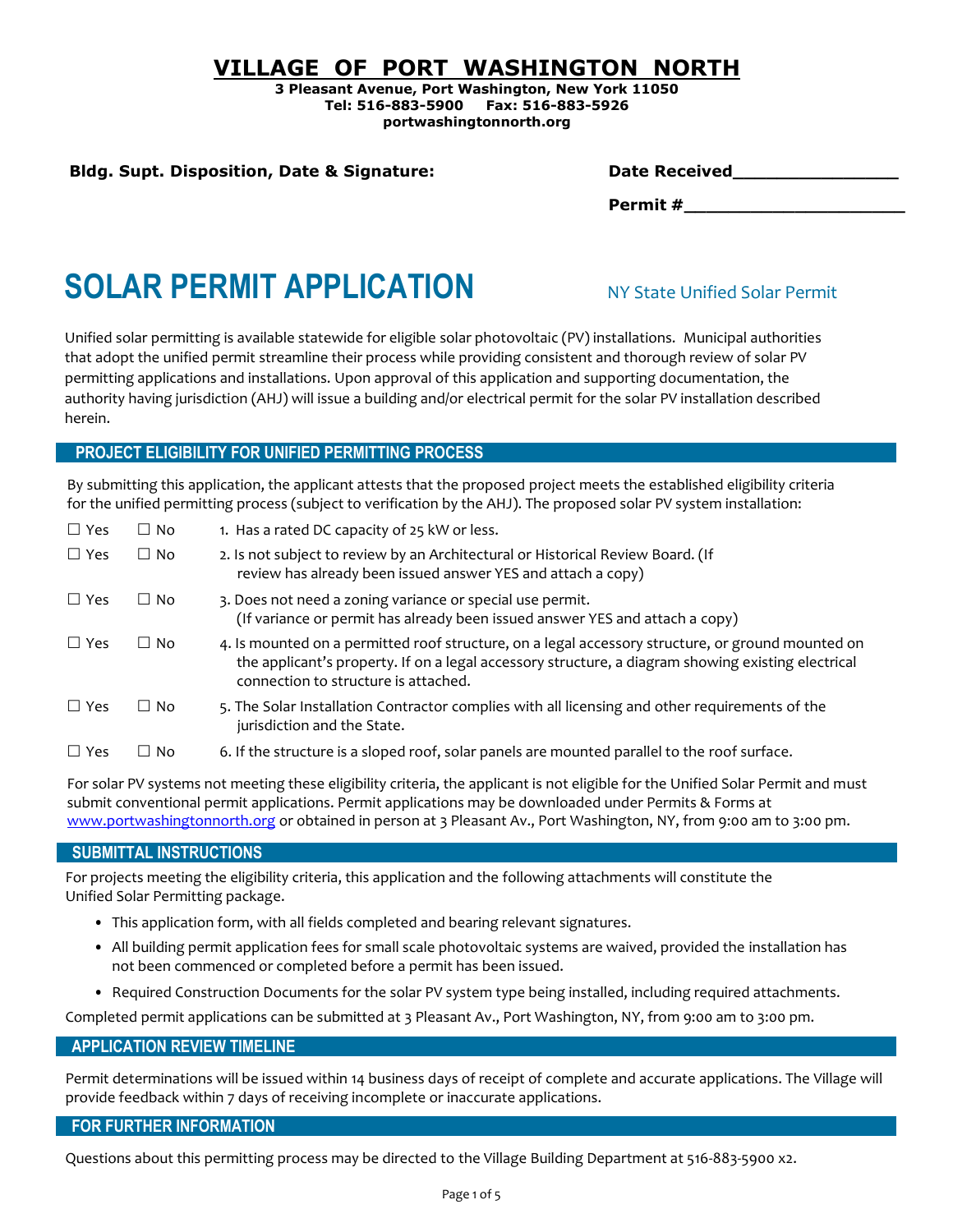### **PROPERTY OWNER**

| Property Owner's First Name                                                                                                    | Last Name                                | Title                                     |     |  |  |
|--------------------------------------------------------------------------------------------------------------------------------|------------------------------------------|-------------------------------------------|-----|--|--|
|                                                                                                                                |                                          |                                           |     |  |  |
| <b>Property Address</b>                                                                                                        |                                          |                                           |     |  |  |
| Property Owner's Signature                                                                                                     |                                          | Notary Public                             |     |  |  |
| Section<br><b>Block</b>                                                                                                        | Lot                                      |                                           |     |  |  |
| <b>EXISTING USE</b>                                                                                                            |                                          |                                           |     |  |  |
| $\Box$ Single Family<br>$\Box$ 2-4 Family                                                                                      | $\Box$ Commercial<br>$\Box$ Other        |                                           |     |  |  |
| PROVIDE THE TOTAL SYSTEM CAPACITY RATING (SUM OF ALL PANELS)                                                                   |                                          |                                           |     |  |  |
| Solar PV System:                                                                                                               | kW DC                                    |                                           |     |  |  |
| <b>SELECT SYSTEM CONFIGURATION</b>                                                                                             |                                          |                                           |     |  |  |
| Make sure your selection matches the Construction Documents included with this application.                                    |                                          |                                           |     |  |  |
| $\Box$ Load side connection with DC optimizers<br>Supply side connection with microinverters                                   |                                          |                                           |     |  |  |
| Supply side connection with DC optimizers                                                                                      | Load side connection with microinverters |                                           |     |  |  |
| Supply side connection with string inverter                                                                                    |                                          | Load side connection with string inverter |     |  |  |
| <b>SOLAR INSTALLATION CONTRACTOR</b>                                                                                           |                                          |                                           |     |  |  |
|                                                                                                                                |                                          |                                           |     |  |  |
| <b>Contractor Business Name</b>                                                                                                |                                          |                                           |     |  |  |
| <b>Contractor Business Address</b>                                                                                             | City                                     | State                                     | Zip |  |  |
|                                                                                                                                |                                          |                                           |     |  |  |
| <b>Contractor Contact Name</b>                                                                                                 |                                          | Phone Number                              |     |  |  |
|                                                                                                                                |                                          | Contractor Email                          |     |  |  |
| Contractor License Number(s)                                                                                                   |                                          |                                           |     |  |  |
|                                                                                                                                |                                          |                                           |     |  |  |
| Electrician Business Name                                                                                                      |                                          |                                           |     |  |  |
| Electrician Business Address                                                                                                   | City                                     | State                                     | Zip |  |  |
|                                                                                                                                |                                          |                                           |     |  |  |
| Electrician Contact Name                                                                                                       |                                          | Phone Number                              |     |  |  |
| Electrician License Number(s)                                                                                                  |                                          | Electrician Email                         |     |  |  |
| Please sign below to affirm that all answers are correct and that you have met all the conditions and requirements to submit a |                                          |                                           |     |  |  |

Property Owner's Signature Date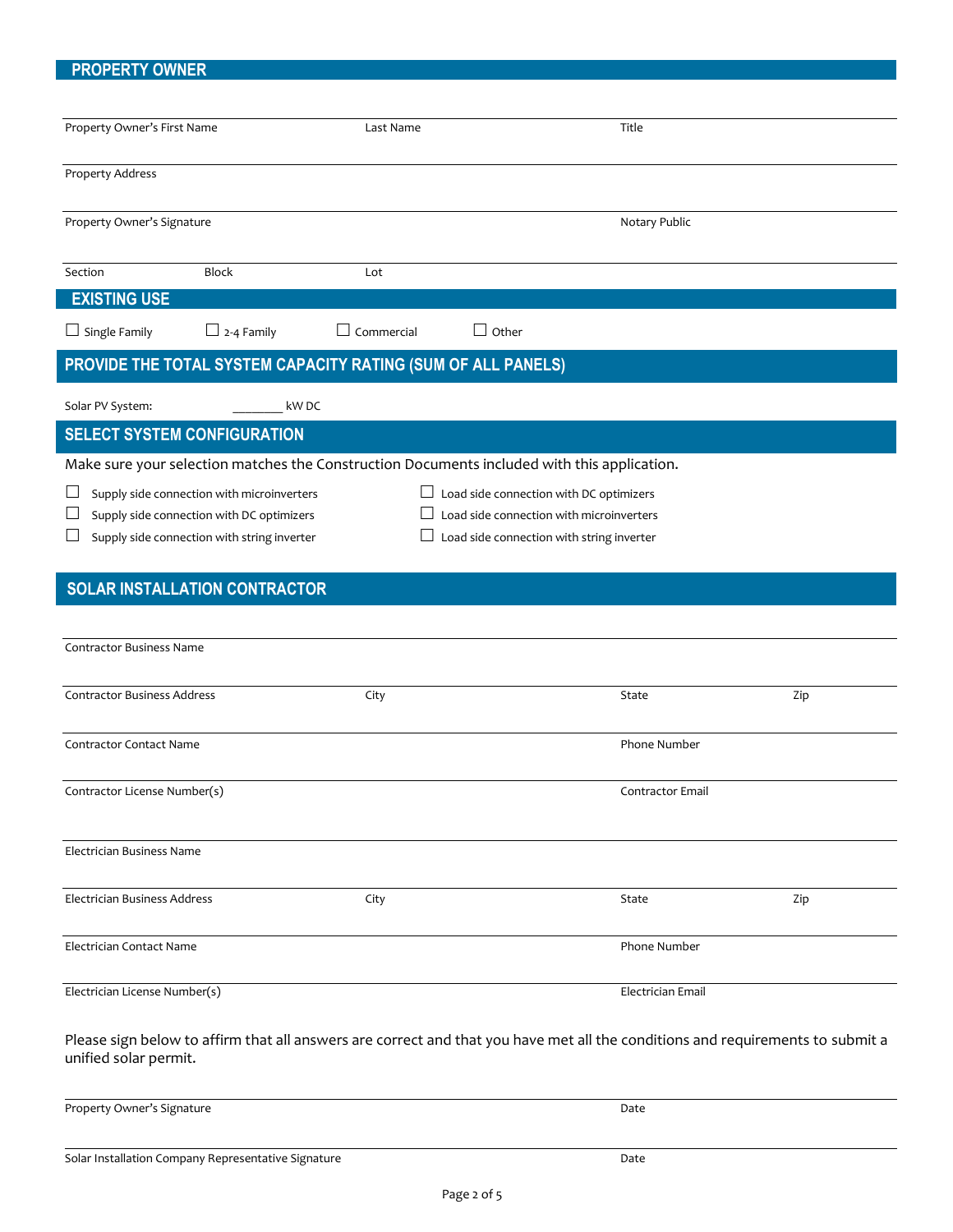## **SUBMITTAL REQUIREMENTS SOLAR PV 25KW OR LESS (ATTACHMENTS)** NY State Unified Solar Permit

This information bulletin is published to guide applicants through the unified solar PV permitting process for solar photovoltaic (PV) projects 25 kW in size or smaller. This bulletin provides information about submittal requirements for plan review, required fees, and inspections.

### **PERMITS AND APPROVALS REQUIRED**

The following permits are required to install a solar PV system with a nameplate DC power output of 25 kW or less:

- a) Unified Solar Permit
- b) Building Permit and planning review are required for solar PV installations of this size.

Fire Department approval is not required for solar PV installations of this size.

### **SUBMITTAL REQUIREMENTS**

In order to submit a complete permit application for a new solar PV system, the applicant must include:

- a) Completed Standard Permit Application form which includes confirmed eligibility for the Unified Solar Permitting process. This permit application form can be downloaded at www.portwashingtonnorth.org .
- b) Construction Documents, with listed attachments (samples are available in *Understanding Solar PV Permitting and Inspecting in New York State* a[t www.portwashingtonnorth.org](http://www.portwashingtonnorth.org/) under Permits & Forms). Construction Documents must be by stamped and signed by a New York State Registered Architect or New York State Licensed Professional Engineer.

The Village of Port Washington North, through adopting the Unified Solar Permitting process, requires contractors to provide construction documents, such as the examples included in the Understanding Solar PV Permitting and Inspecting in New York State document. Should the applicant wish to submit Construction Documents in another format, ensure that the submittal includes the following information:

- Manufacturer/model number/quantity of solar PV modules and inverter(s).
- String configuration for solar PV array, clearly indicating the number of modules in series and strings in parallel (if applicable).
- Combiner boxes: Manufacturer, model number, NEMA rating.
- From array to the point of interconnection with existing (or new) electrical distribution equipment: identification of all raceways (conduit, boxes, fittings, etc.), conductors and cable assemblies, including size and type of raceways, conductors, and cable assemblies.
- Sizing and location of the EGC (equipment grounding conductor).
- Sizing and location of GEC (grounding electrode conductor, if applicable).
- Disconnecting means of both AC and DC including indication of voltage, ampere, and NEMA rating.
- Interconnection type/location (supply side or load side connection)
- For supply side connections only, indication that breaker or disconnect meets or exceeds available utility fault current rating kAIC (amps interrupting capacity in thousands).
- Ratings of service entrance conductors (size insulation type AL or CU), proposed service disconnect, and overcurrent protection device for new supply side connected solar PV system (reference NEC 230.82, 230.70).
- Rapid shutdown device location/method and relevant labeling.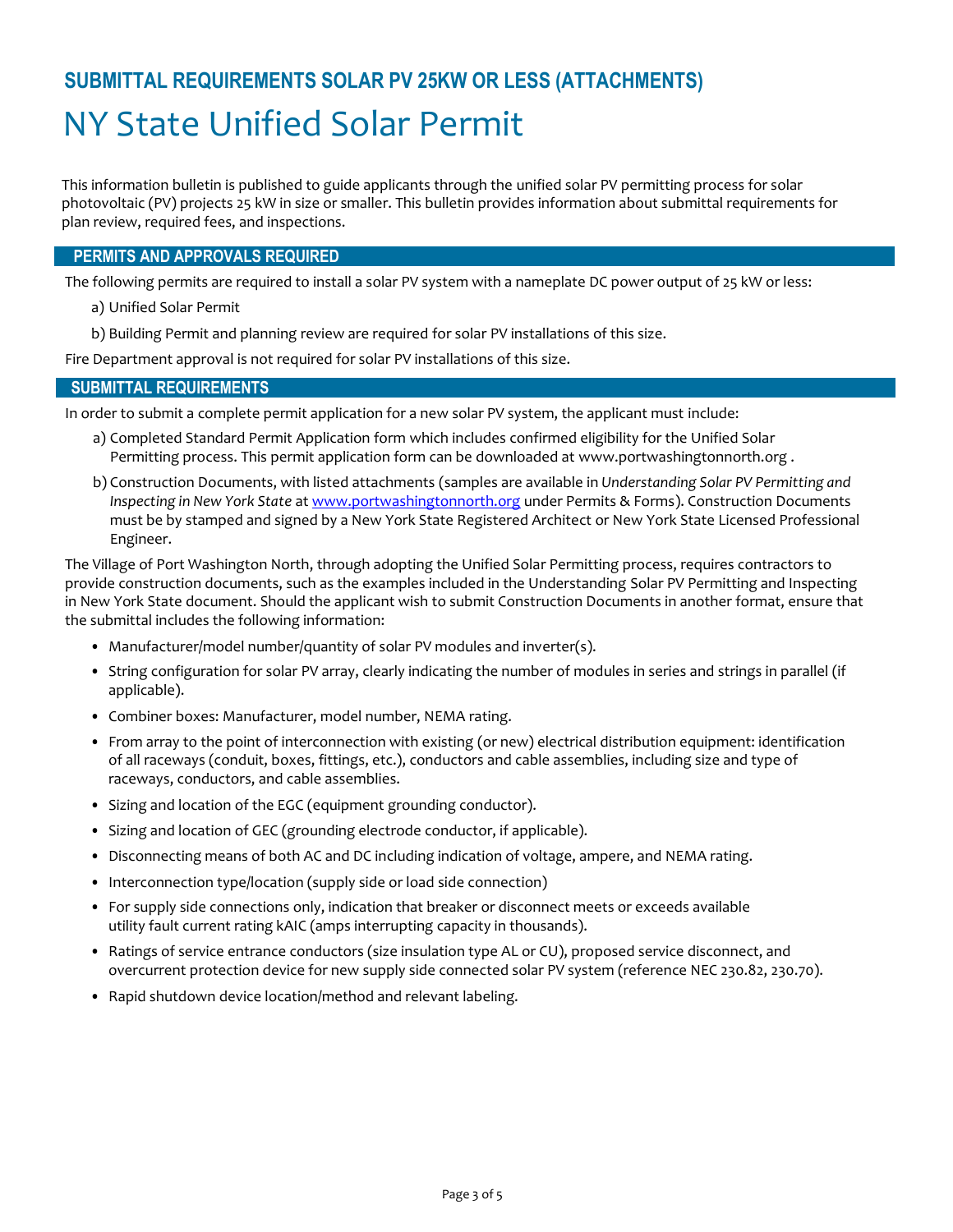c) (For Roof Mounted Systems) A roof plan showing roof layout, solar PV panels and the following fire safety items: approximate location of roof access point, location of code-compliant access pathways, code exemptions, solar PV system fire classification, and the locations of all required labels and markings.

d)Provide construction drawings with the following information:

- The type of roof covering and the number of roof coverings installed.
- Type of roof framing, size of members, and spacing.
- Weight of panels, support locations, and method of attachment.
- Framing plan and details for any work necessary to strengthen the existing roof structure.
- Site-specific structural calculations.
- e)Where an approved racking system is used, provide documentation showing manufacturer of the racking system, maximum allowable weight the system can support, attachment method to roof or ground, and product evaluation information or structural design for the rack.

### **PLAN REVIEW**

Permit applications can be submitted in person at 3 Pleasant Avenue, Port Washington, NY, from 9:00 am to 3:00 pm.

### **FEES**

All building permit application fees for small scale photovoltaic systems shall be waived, provided the installation has not been commenced or completed before a permit has been issued.

### **INSPECTIONS**

Once all permits to construct the solar PV installation have been issued and the system has been installed, it must be inspected before final approval is granted for the solar PV system. On-site inspections can be scheduled by contacting the Building Department by telephone at 516-883-5900 x2 or electronically at [bldginsp@portwashingtonnorth.org](mailto:bldginsp@portwashingtonnorth.org). Inspection requests received within business hours are typically scheduled for the next business day. If next business day is not available, inspection should happen within a five-day window.

In order to receive final approval, the following inspections are required:

*Delete Rough/Final inspection descriptions if not applicable in your jurisdiction*

ROUGH INSPECTION IS REQUIRED. During a rough inspection, the applicant must demonstrate that the work in progress complies with relevant codes and standards. The purpose of the rough inspection is to allow the inspector to view aspects of the system that may be concealed once the system is complete, such as:

- Wiring concealed by new construction.
- Portions of the system that are contained in trenches or foundations that will be buried upon completion of the system.

It is the responsibility of the applicant to notify the Building Department (telephone 516-883-5900 x2) before the components are buried or concealed and to provide safe access (including necessary climbing and fall arrest equipment) to the inspector.

The inspector will attempt, if possible, to accommodate requests for rough inspections in a timely manner.

FINAL INSPECTION: The applicant must contact the Building Department (telephone 516-883-5900 x2) when ready for a final inspection. During this inspection, the inspector will review the complete installation to ensure compliance with codes and standards, as well as confirming that the installation matches the records included with the permit application. The applicant must have ready, at the time of inspection, the following materials and make them available to the inspector:

- Copies of as-built drawings and equipment specifications, if different than the materials provided with the application.
- Photographs of key hard to access equipment, including;
	- Example of array attachment point and flashing/sealing methods used.
	- Opened rooftop enclosures, combiners, and junction boxes.
	- Bonding point with premises grounding electrode system.
	- Supply side connection tap method/device.
	- Module and microinverter/DC optimizer nameplates.
	- Microinverter/DC optimizer attachment.